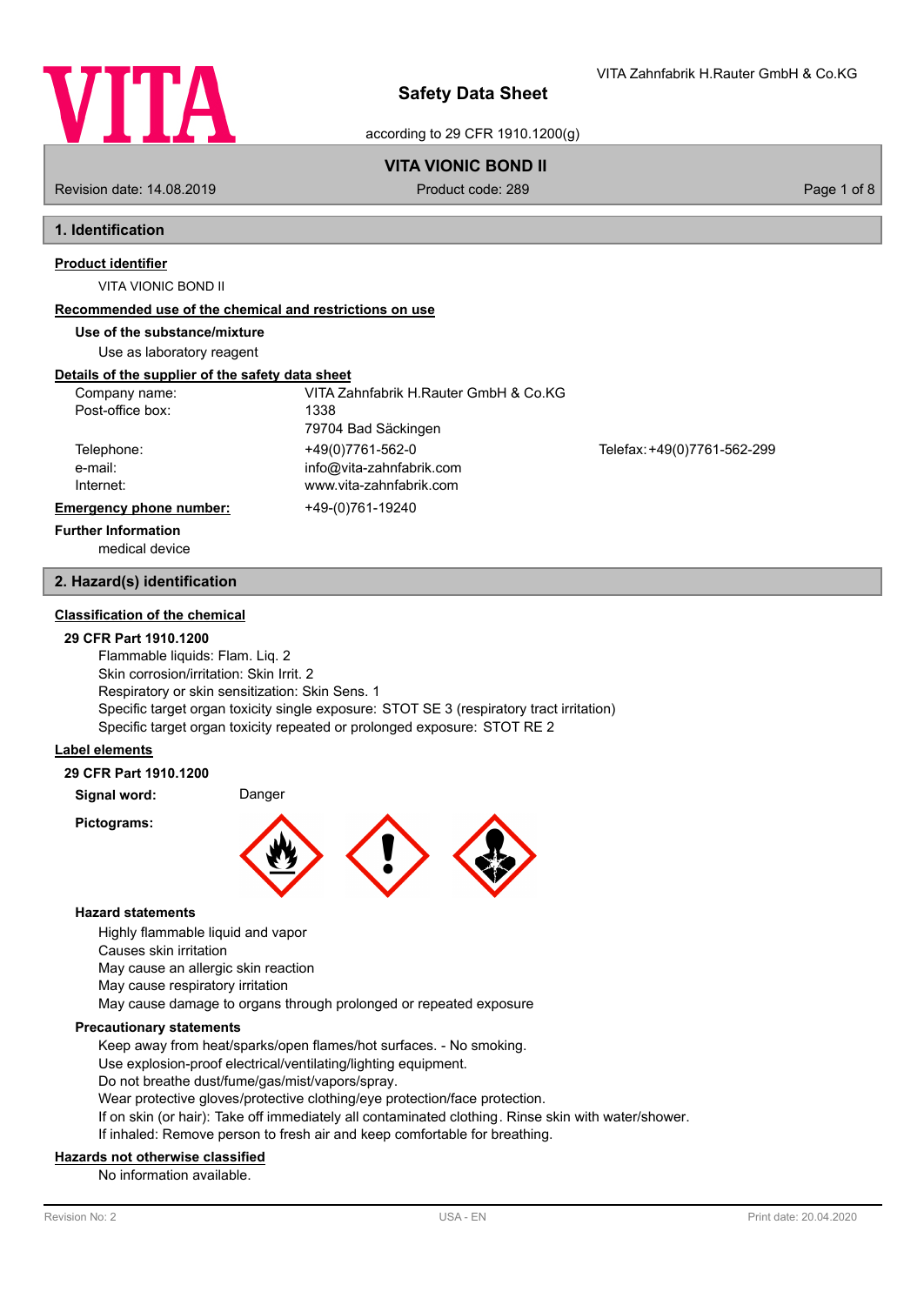

according to 29 CFR 1910.1200(g)

## **VITA VIONIC BOND II**

Revision date: 14.08.2019 **Product code: 289** Product code: 289 **Page 2 of 8** Page 2 of 8

## **3. Composition/information on ingredients**

## **Mixtures**

#### **Hazardous components**

| CAS No      | l Components             | Quantity |
|-------------|--------------------------|----------|
| 80-62-6     | I methyl methacrylate    | 96.1 %   |
| $ 99-97-8 $ | N,N-dimethyl-p-toluidine | $3.8 \%$ |

## **4. First-aid measures**

#### **Description of first aid measures**

#### **After inhalation**

Provide fresh air. Medical treatment necessary.

#### **After contact with skin**

After contact with skin, wash immediately with plenty of water and soap. Take off immediately all contaminated clothing and wash it before reuse. Medical treatment necessary.

## **After contact with eyes**

After contact with the eyes, rinse with water with the eyelids open for a sufficient length of time, then consult an ophthalmologist immediately.

#### **After ingestion**

Rinse mouth immediately and drink plenty of water.

#### **Most important symptoms and effects, both acute and delayed**

No information available.

#### **Indication of any immediate medical attention and special treatment needed**

Treat symptomatically.

## **5. Fire-fighting measures**

#### **Extinguishing media**

#### **Suitable extinguishing media**

Carbon dioxide (CO2), Foam, Extinguishing powder.

## **Unsuitable extinguishing media**

Water.

## **Specific hazards arising from the chemical**

Highly flammable. Vapors may form explosive mixtures with air.

## **Special protective equipment and precautions for fire-fighters**

Wear a self-contained breathing apparatus and chemical protective clothing. Full protection suit.

#### **Additional information**

Use water spray/stream to protect personnel and to cool endangered containers. Supress gases/vapours/mists with water spray jet. Collect contaminated fire extinguishing water separately. Do not allow entering drains or surface water.

#### **6. Accidental release measures**

## **Personal precautions, protective equipment and emergency procedures**

Remove all sources of ignition. Do not breathe gas/fume/vapour/spray. Avoid contact with skin, eyes and clothes. Use personal protection equipment.

## **Environmental precautions**

Do not allow uncontrolled discharge of product into the environment. Danger of explosion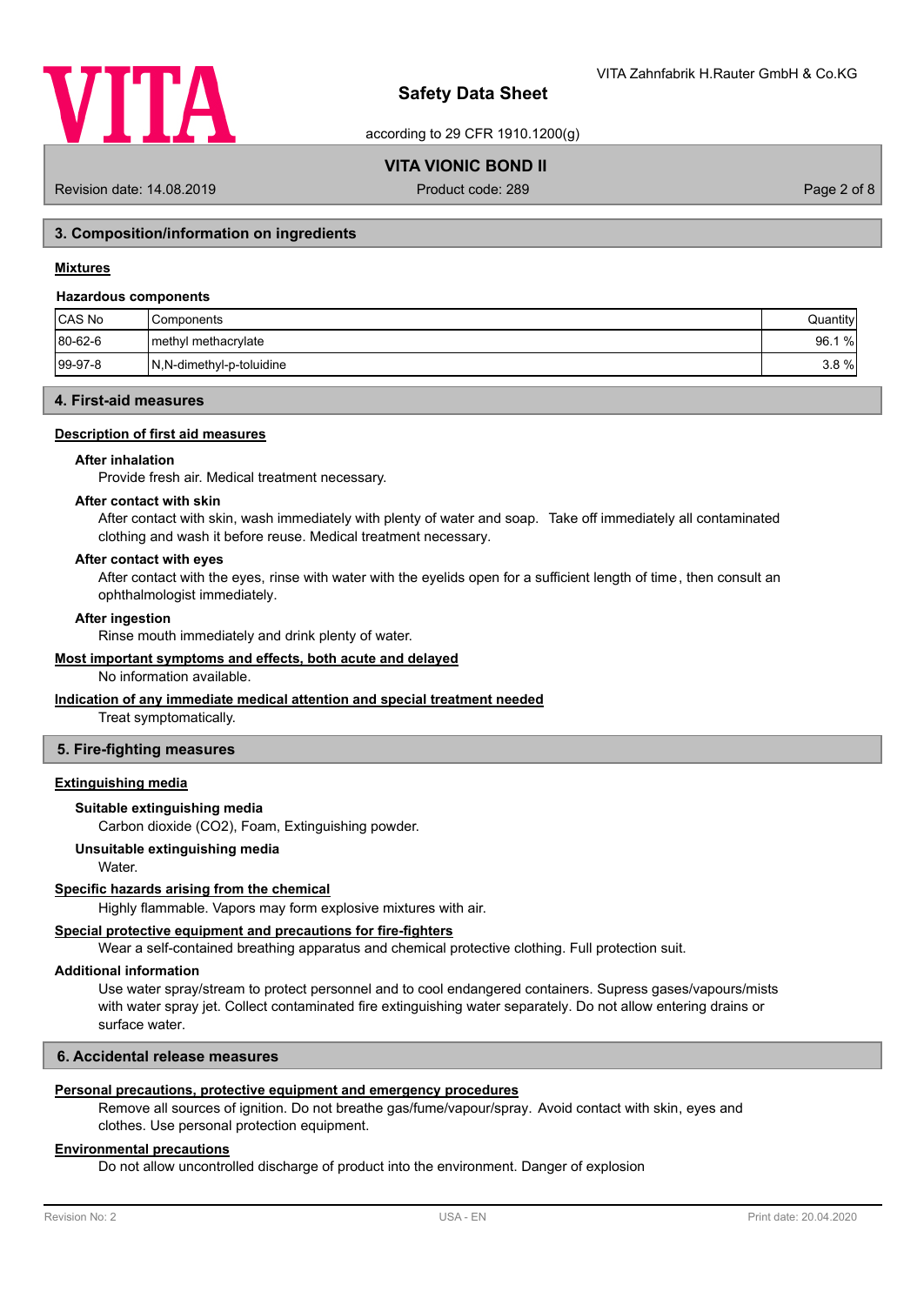

according to 29 CFR 1910.1200(g)

## **VITA VIONIC BOND II**

Revision date: 14.08.2019 **Product code: 289** Product code: 289 **Page 3 of 8** Page 3 of 8

## **Methods and material for containment and cleaning up**

Absorb with liquid-binding material (e.g. sand, diatomaceous earth, acid- or universal binding agents). Treat the recovered material as prescribed in the section on waste disposal.

## **Reference to other sections**

Safe handling: see section 7 Personal protection equipment (PPE): see section 8 Disposal: see section 13

#### **7. Handling and storage**

## **Precautions for safe handling**

#### **Advice on safe handling**

If handled uncovered, arrangements with local exhaust ventilation have to be used. Do not breathe gas/fume/vapour/spray.

#### **Advice on protection against fire and explosion**

Keep away from sources of ignition - No smoking. Take precautionary measures against static discharges. Vapors may form explosive mixtures with air.

#### **Conditions for safe storage, including any incompatibilities**

## **Requirements for storage rooms and vessels**

Keep container tightly closed. Keep in a cool, well-ventilated place. Keep away from heat, hot surfaces, sparks, open flames and other ignition sources. No smoking.

#### **Hints on joint storage**

Do not store together with: Oxidising agent. Pyrophoric or self-heating substances.

## **8. Exposure controls/personal protection**

## **Control parameters**

#### **Exposure limits**

| <b>CAS No.</b> | 'Substance          | ppm              | mg/m <sup>3</sup> | $f$ / $c$ $c$ | Category  | Origin |
|----------------|---------------------|------------------|-------------------|---------------|-----------|--------|
| 80-62-6        | Methyl methacrylate | 100 <sup>1</sup> | 410 <sub>l</sub>  |               | TWA (8 h) | PEL    |
|                |                     | 100 l            | 410               |               | TWA (8 h) | REL    |

#### **Exposure controls**





#### **Appropriate engineering controls**

If handled uncovered, arrangements with local exhaust ventilation have to be used. Do not breathe gas/fume/vapour/spray.

#### **Protective and hygiene measures**

Remove contaminated, saturated clothing immediately. Draw up and observe skin protection programme. Wash hands and face before breaks and after work and take a shower if necessary . When using do not eat or drink.

#### **Eye/face protection**

Wear eye protection/face protection.

## **Hand protection**

Recommended glove articles KCL Butoject Butyl caoutchouc (butyl rubber) Breakthrough time (maximum wearing time) 60 min When handling with chemical substances, protective gloves must be worn with the CE-label including the four control digits. The quality of the protective gloves resistant to chemicals must be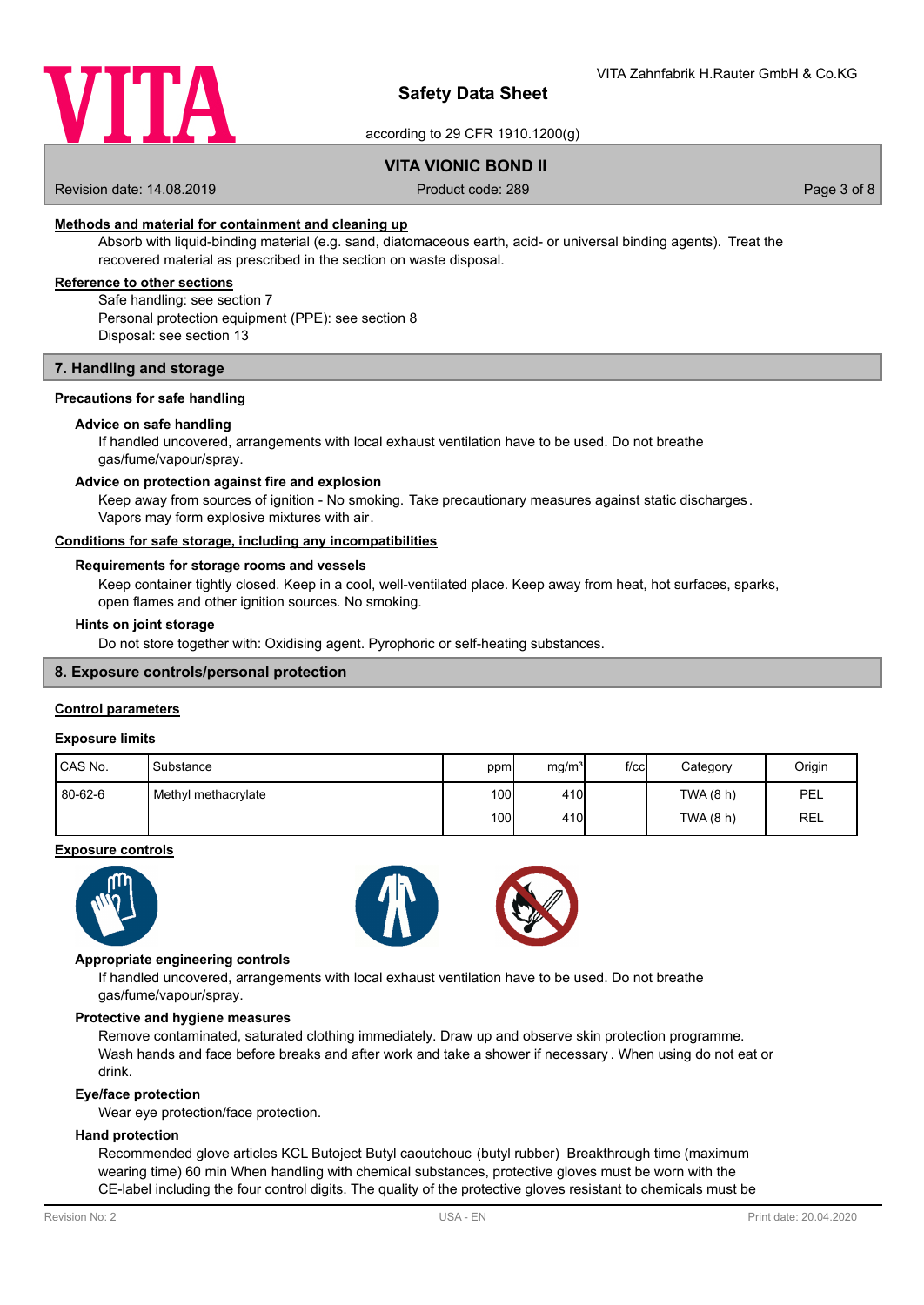

according to 29 CFR 1910.1200(g)

## **VITA VIONIC BOND II**

Revision date: 14.08.2019 **Product code: 289** Product code: 289 **Page 4 of 8** Page 4 of 8

chosen as a function of the specific working place concentration and quantity of hazardous substances. For special purposes, it is recommended to check the resistance to chemicals of the protective gloves mentioned above together with the supplier of these gloves.

## **Skin protection**

Wear suitable protective clothing.

**Respiratory protection**

Technical ventilation of workplace Provide adequate ventilation as well as local exhaustion at critical locations.

## **9. Physical and chemical properties**

| Information on basic physical and chemical properties |                                 |                                  |
|-------------------------------------------------------|---------------------------------|----------------------------------|
| Physical state:<br>Color:<br>Odor:                    | Liquid<br>colorless<br>stinging |                                  |
| pH-Value:                                             |                                 | not determined                   |
| Changes in the physical state                         |                                 |                                  |
| Melting point/freezing point:                         |                                 | not determined                   |
| Initial boiling point and boiling range:              |                                 | 101 °C                           |
| Flash point:                                          |                                 | 10 °C                            |
| Flammability<br>Solid:<br>Gas:                        |                                 | not applicable<br>not applicable |
| Lower explosion limits:<br>Upper explosion limits:    |                                 | 2,1 vol. %<br>12,5 vol. %        |
| Ignition temperature:                                 |                                 | 430 °C                           |
| <b>Auto-ignition temperature</b><br>Solid:<br>Gas:    |                                 | not applicable<br>not applicable |
| Decomposition temperature:                            |                                 | not determined                   |
| <b>Oxidizing properties</b><br>Not oxidising.         |                                 |                                  |
| Vapor pressure:<br>(at 50 $°C$ )                      |                                 | <= 1100 hPa                      |
| Density:                                              |                                 | 0,94000 g/cm <sup>3</sup>        |
| Water solubility:                                     |                                 | No                               |
| Solubility in other solvents<br>not determined        |                                 |                                  |
| Partition coefficient:                                |                                 | not determined                   |
| Vapor density:                                        |                                 | not determined                   |
| Evaporation rate:                                     |                                 | not determined                   |
| Other information                                     |                                 |                                  |
| Solid content:                                        |                                 | 0,0%                             |
|                                                       |                                 |                                  |

## **10. Stability and reactivity**

## **Reactivity**

Highly flammable.

# **Chemical stability**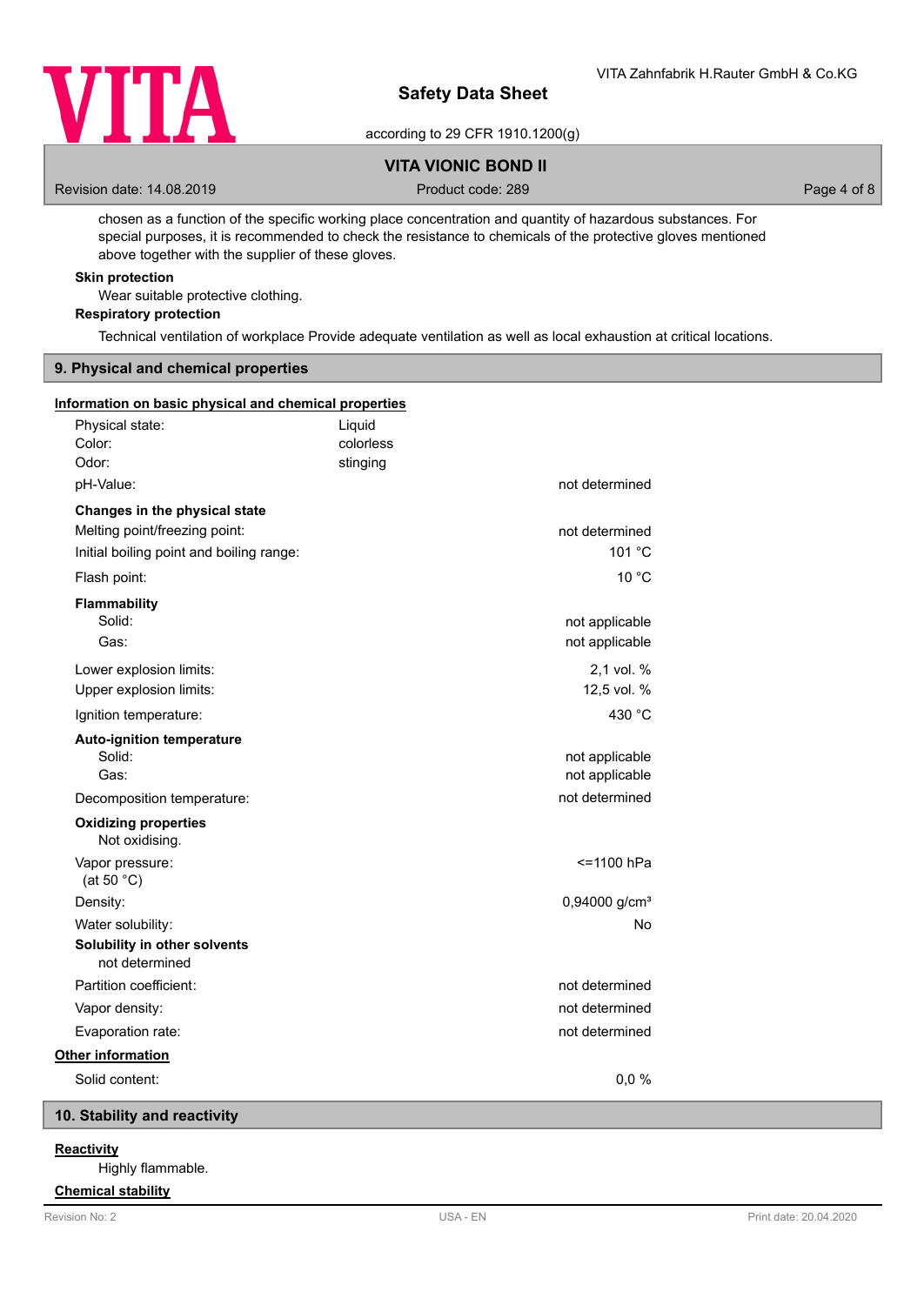

according to 29 CFR 1910.1200(g)

## **VITA VIONIC BOND II**

Revision date: 14.08.2019 **Product code: 289** Product code: 289 **Page 5 of 8** Page 5 of 8

The product is stable under storage at normal ambient temperatures.

## **Possibility of hazardous reactions**

No known hazardous reactions.

## **Conditions to avoid**

Keep away from sources of heat (e.g. hot surfaces), sparks and open flames. Vapors may form explosive mixtures with air.

#### **Incompatible materials**

No information available.

#### **Hazardous decomposition products**

No known hazardous decomposition products.

## **11. Toxicological information**

## **Information on toxicological effects**

## **Acute toxicity**

Based on available data, the classification criteria are not met.

| CAS No  | Components               |                     |            |         |        |        |
|---------|--------------------------|---------------------|------------|---------|--------|--------|
|         | Exposure route           | Dose                |            | Species | Source | Method |
| 80-62-6 | methyl methacrylate      |                     |            |         |        |        |
|         | dermal                   | ∟D50<br>mg/kg       | > 5000     |         |        |        |
| 99-97-8 | N,N-dimethyl-p-toluidine |                     |            |         |        |        |
|         | oral                     | <b>ATE</b><br>mg/kg | 100        |         |        |        |
|         | dermal                   | <b>ATE</b><br>mg/kg | 300        |         |        |        |
|         | inhalation vapour        | <b>ATE</b>          | $3$ mg/l   |         |        |        |
|         | inhalation aerosol       | <b>ATE</b>          | $0,5$ mg/l |         |        |        |

#### **Irritation and corrosivity**

Causes skin irritation

Serious eye damage/eye irritation: Based on available data, the classification criteria are not met.

## **Sensitizing effects**

May cause an allergic skin reaction (methyl methacrylate)

#### **Carcinogenic/mutagenic/toxic effects for reproduction**

Based on available data, the classification criteria are not met.

## **Specific target organ toxicity (STOT) - single exposure**

May cause respiratory irritation (methyl methacrylate)

## **Specific target organ toxicity (STOT) - repeated exposure**

May cause damage to organs through prolonged or repeated exposure (N,N-dimethyl-p-toluidine)

Carcinogenicity (OSHA): No ingredient of this mixture is listed.

| Carcinogenicity (IARC): | Methyl methacrylate (CAS 80-62-6) is listed in group 3. N, N-Dimethyl-p-toluidine |
|-------------------------|-----------------------------------------------------------------------------------|
|                         | $(CAS 99-97-8)$ is listed in group 2B.                                            |

Carcinogenicity (NTP): No ingredient of this mixture is listed.

#### **Aspiration hazard**

Based on available data, the classification criteria are not met.

#### **Additional information on tests**

The mixture is classified as hazardous according to regulation (EC) No 1272/2008 [CLP].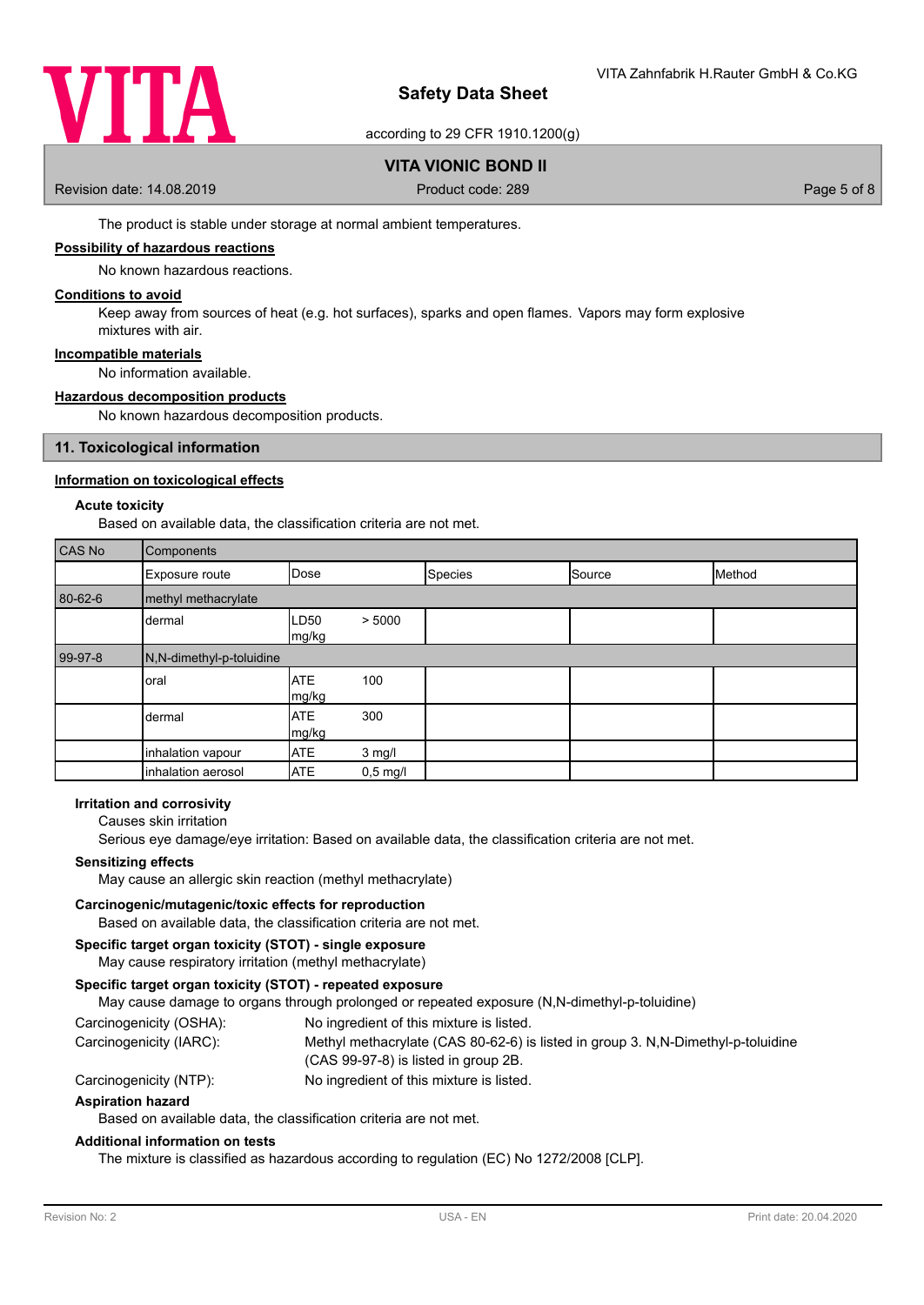

## according to 29 CFR 1910.1200(g)

# **VITA VIONIC BOND II**

Revision date: 14.08.2019 **Product code: 289** Product code: 289 **Page 6 of 8** Page 6 of 8

## **12. Ecological information**

## **Ecotoxicity**

The product is not: Ecotoxic. **Persistence and degradability**

The product has not been tested.

# **Bioaccumulative potential**

The product has not been tested.

## **Mobility in soil**

The product has not been tested.

## **Other adverse effects**

No information available.

## **Further information**

Avoid release to the environment.

## **13. Disposal considerations**

#### **Waste treatment methods**

## **Disposal recommendations**

Do not allow to enter into surface water or drains. Dispose of waste according to applicable legislation.

#### **Contaminated packaging**

Handle contaminated packages in the same way as the substance itself.

## **14. Transport information**

| <b>Marine transport (IMDG)</b>   |                                                                                                                                                |
|----------------------------------|------------------------------------------------------------------------------------------------------------------------------------------------|
| UN number:                       | <b>UN 1992</b>                                                                                                                                 |
| UN proper shipping name:         | FLAMMABLE LIQUID, TOXIC, N.O.S. (methyl 2-methylprop-2-enoate;<br>methyl 2-methylpropenoate; methyl methacrylate;<br>N,N-dimethyl-p-toluidine) |
| Transport hazard class(es):      | 3                                                                                                                                              |
| Packing group:                   | $\mathsf{I}$                                                                                                                                   |
| Hazard label:                    | $3 + 6.1$<br><b>≸≹</b><br>≝<br>6                                                                                                               |
| Special Provisions:              | 274                                                                                                                                            |
| Limited quantity:                | 1 <sub>L</sub>                                                                                                                                 |
| Excepted quantity:               | E <sub>2</sub>                                                                                                                                 |
| EmS:                             | $F-E$ , S-D                                                                                                                                    |
| Air transport (ICAO-TI/IATA-DGR) |                                                                                                                                                |
| UN number:                       | <b>UN 1992</b>                                                                                                                                 |
| UN proper shipping name:         | FLAMMABLE LIQUID, TOXIC, N.O.S. (methyl 2-methylprop-2-enoate;<br>methyl 2-methylpropenoate; methyl methacrylate;<br>N,N-dimethyl-p-toluidine) |
| Transport hazard class(es):      | 3                                                                                                                                              |
| Packing group:                   | $\mathbf{I}$                                                                                                                                   |
| Hazard label:                    | $3 + 6.1$                                                                                                                                      |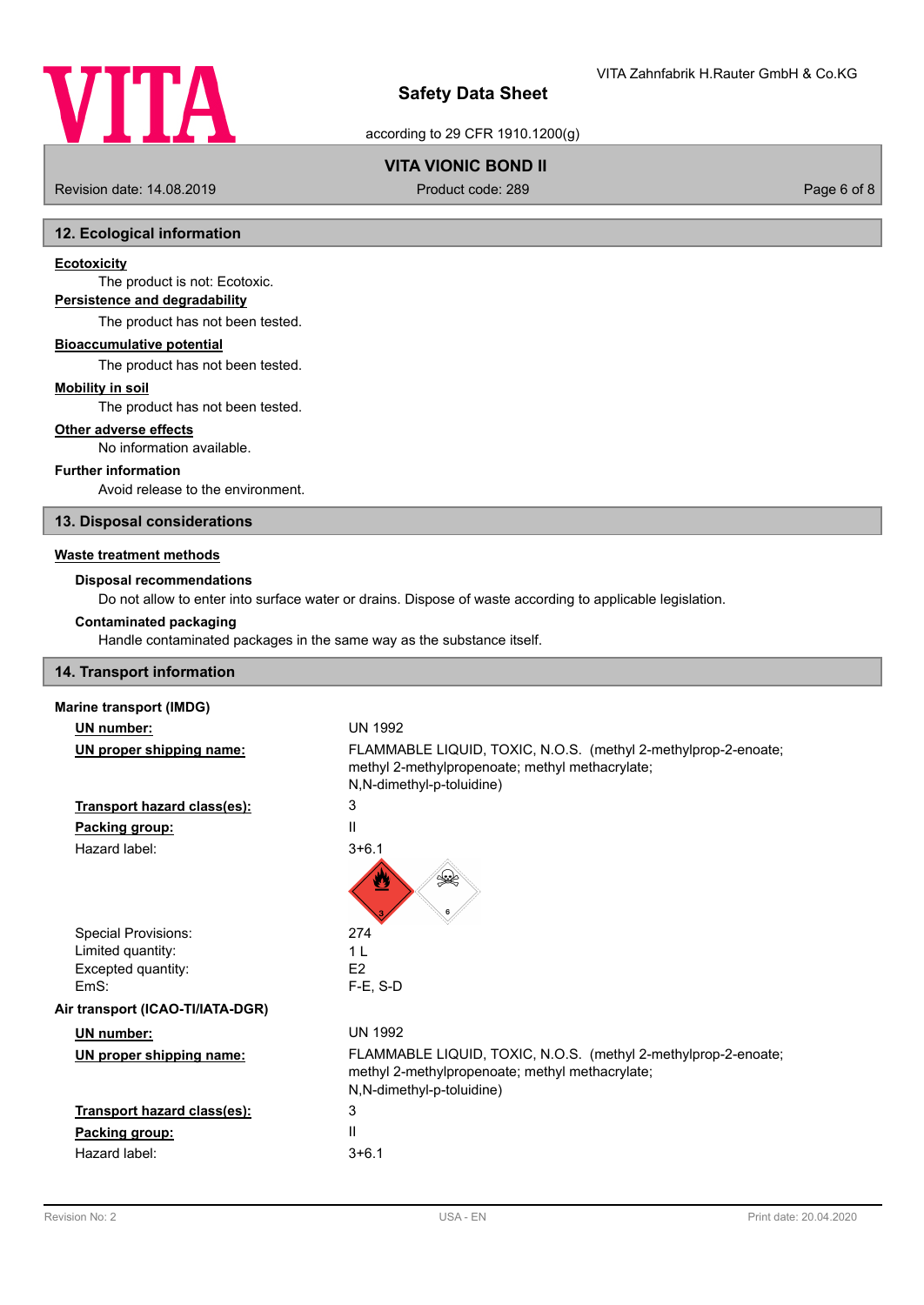

## according to 29 CFR 1910.1200(g)

# **VITA VIONIC BOND II**

Revision date: 14.08.2019 **Product code: 289** Product code: 289 **Page 7 of 8** Page 7 of 8

/À

A

|                                        | 6              |
|----------------------------------------|----------------|
| <b>Special Provisions:</b>             | A3             |
| Limited quantity Passenger:            | 1              |
| Passenger LQ:                          | Y341           |
| Excepted quantity:                     | F <sub>2</sub> |
| IATA-packing instructions - Passenger: | 352            |
| IATA-max. quantity - Passenger:        | 1 I            |
| IATA-packing instructions - Cargo:     | 364            |
| IATA-max. quantity - Cargo:            | 60 L           |

#### **Environmental hazards**

ENVIRONMENTALLY HAZARDOUS: no

# **Special precautions for user**

Warning: Combustible liquid. Toxic.

## **Transport in bulk according to Annex II of MARPOL 73/78 and the IBC Code**

not applicable

## **15. Regulatory information**

## **U.S. Regulations**

#### **National regulatory information**

SARA Section 304 CERCLA: Methyl methacrylate (80-62-6): Reportable quantity = 1,000 (454) lbs. (kg) SARA Section 311/312 Hazards: Methyl methacrylate (80-62-6): Fire hazard, Immediate (acute) health hazard N,N-dimethyl-p-toluidine (99-97-8): Immediate (acute) health hazard, Delayed (chronic) health hazard SARA Section 313 Toxic release inventory: Methyl methacrylate (80-62-6): De minimis limit = 1.0 %, Reportable threshold = Standard Clean Air Act Section 112(b): Methyl methacrylate (80-62-6)

## **State Regulations**

#### **Safe Drinking Water and Toxic Enforcement Act of 1986 (Proposition 65, State of California)**

WARNING: This product can expose you to chemicals including N,N-Dimethyl-p-toluidine (cancer), which are known to the State of California to cause cancer, birth defects or other reproductive harm. For more information go to www.P65Warnings.ca.gov.

| <b>16. Other information</b>                                                                                                                         |                                                                                                                                                                                                                                                                                                                                                         |                                                                                       |  |
|------------------------------------------------------------------------------------------------------------------------------------------------------|---------------------------------------------------------------------------------------------------------------------------------------------------------------------------------------------------------------------------------------------------------------------------------------------------------------------------------------------------------|---------------------------------------------------------------------------------------|--|
| Revision date:                                                                                                                                       | 14.08.2019                                                                                                                                                                                                                                                                                                                                              |                                                                                       |  |
| Revision No:                                                                                                                                         | 2                                                                                                                                                                                                                                                                                                                                                       |                                                                                       |  |
| Abbreviations and acronyms                                                                                                                           |                                                                                                                                                                                                                                                                                                                                                         |                                                                                       |  |
| IATA: International Air Transport Association<br><b>CAS: Chemical Abstracts Service</b><br>LC50: Lethal concentration, 50%<br>LD50: Lethal dose, 50% | ADR: Accord européen sur le transport des marchandises dangereuses par Route<br>IMDG: International Maritime Code for Dangerous Goods<br>GHS: Globally Harmonized System of Classification and Labelling of Chemicals<br>EINECS: European Inventory of Existing Commercial Chemical Substances<br>ELINCS: European List of Notified Chemical Substances | (European Agreement concerning the International Carriage of Dangerous Goods by Road) |  |